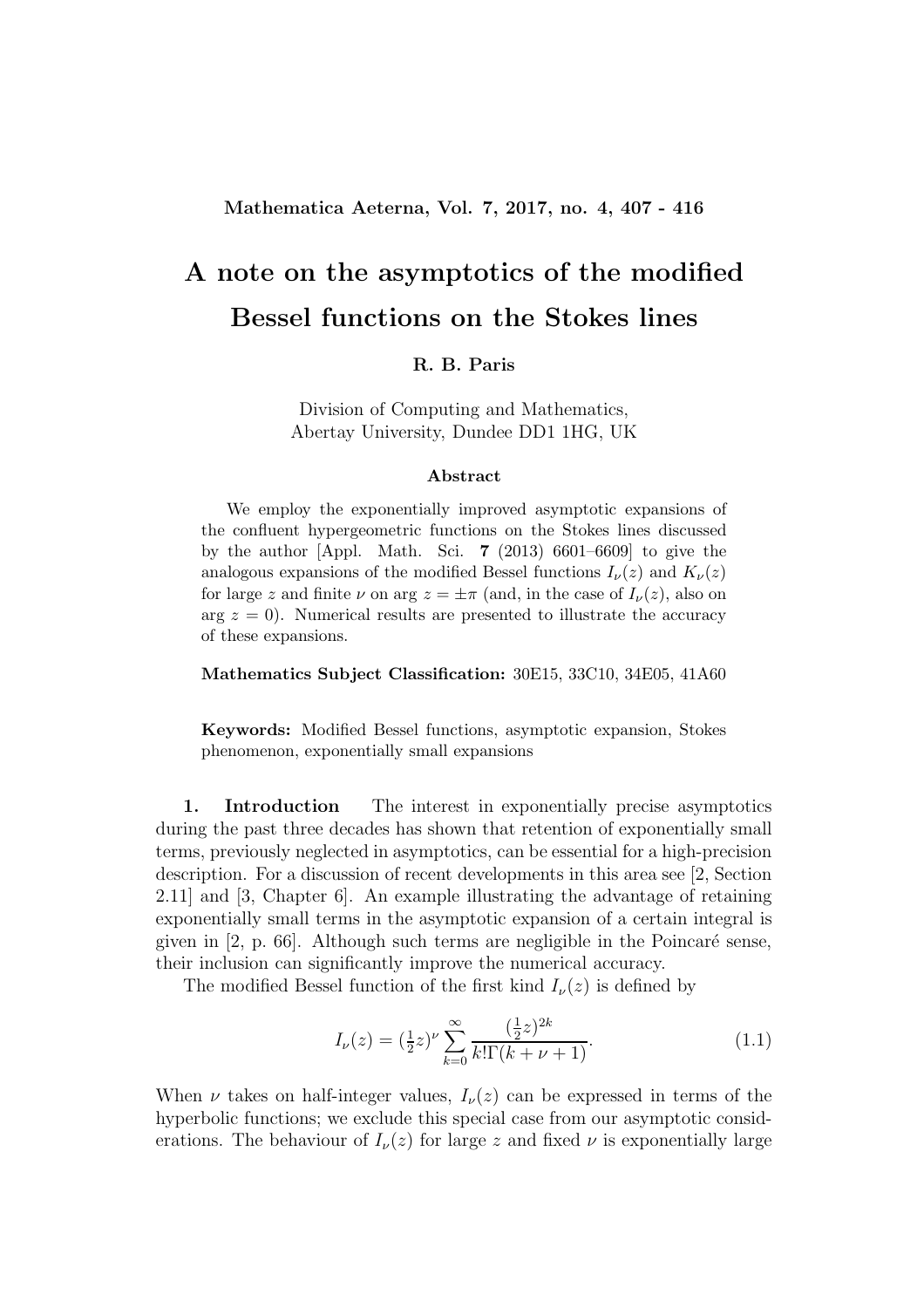throughout the sector  $|\arg z| \leq \pi$ , except on the imaginary axis  $z = \pm ix$ ,  $x > 0$ , where it is oscillatory (and is equal to  $e^{\pm \pi \nu i/2} J_{\nu}(x)$ , where  $J_{\nu}(z)$  is the Bessel function of the first kind). The well-known asymptotic expansion of  $I_{\nu}(z)$  for  $|z| \to \infty$  and finite  $\nu$  is given by [6, p. 203], [2, (10.40.5)]

$$
I_{\nu}(z) \sim \frac{e^z}{\sqrt{2\pi z}} \sum_{k=0}^{\infty} \frac{(-)^k a_k(\nu)}{z^k} + \frac{ie^{-z+\pi\nu i}}{\sqrt{2\pi z}} \sum_{k=0}^{\infty} \frac{a_k(\nu)}{z^k}
$$
(1.2)

valid in the sector  $-\frac{1}{2}$  $\frac{1}{2}\pi + \epsilon \leq \arg z \leq \frac{3}{2}$  $\frac{3}{2}\pi - \epsilon$ , where throughout  $\epsilon$  denotes an arbitrary small constant. An analogous expansion with the sign of i reversed holds in the conjugate sector  $-\frac{3}{2}$  $\frac{3}{2}\pi + \epsilon \leq \arg z \leq \frac{1}{2}$  $\frac{1}{2}\pi - \epsilon$ . The coefficients  $a_k(\nu)$ are defined by<sup>1</sup>

$$
a_k(\nu) = \frac{(-)^k}{2^k k!} \left(\frac{1}{2} + \nu\right)_k \left(\frac{1}{2} - \nu\right)_k \qquad (k \ge 0), \tag{1.3}
$$

where  $(a)_k = \Gamma(a+k)/\Gamma(a) = a(a+1)...(a+k-1)$  is the Pochhammer symbol.

The first series in (1.2) is dominant as  $|z| \to \infty$  in the right-half plane, with the second series being subdominant and maximally subdominant on arg  $z =$ 0. This situation is reversed in the left-half plane; the second series becomes dominant and assumes maximum dominance over the first series on the Stokes lines arg  $z = \pm \pi$ . On these rays the subdominant first series undergoes a Stokes phenomenon and begins to switch off (in the sense of increasing  $| \arg z |$ ). An analogous process occurs on the other Stokes line arg  $z = 0$ , where the subdominant second series in (1.2) undergoes a similar transition. A correct interpretation of the expansion (1.2) would require the dominant series to be optimally truncated at, or near, its least term in magnitude (corresponding to the truncation index  $k \approx 2|z|$  in order to produce a remainder that is comparable to the subdominant contribution.

However, these Stokes transitions are not fully accounted for in the expansion (1.2). To see this, we put  $z = xe^{\pi i}$ ,  $x > 0$ , so that we have from (1.2)

$$
e^{-\pi\nu i}I_{\nu}(xe^{\pi i}) \sim \frac{e^x}{\sqrt{2\pi x}} \sum_{k=0}^{\infty} \frac{(-)^k a_k(\nu)}{x^k} - \frac{ie^{-x-\pi\nu i}}{\sqrt{2\pi x}} \sum_{k=0}^{\infty} \frac{a_k(\nu)}{x^k}
$$
(1.4)

as  $x \to +\infty$ . For real  $\nu$ , the dominant contribution in (1.4) is real, as it must be since from  $(1.1)$  we have

$$
I_{\nu}(xe^{\pm \pi i}) = e^{\pm \pi \nu i} I_{\nu}(x) \tag{1.5}
$$

with the consequence that  $e^{-\pi \nu i} I_{\nu}(xe^{\pi i})$  is real in this case. However, the expansion (1.4) predicts a complex-valued exponentially small contribution

<sup>&</sup>lt;sup>1</sup>This representation of the coefficients is equivalent to the familiar form  $a_k(\nu) = (4\nu^2 (1^2)(4\nu^2 - 3^2)\dots(4\nu^2 - (2k-1)^2)/(2^{3k}k!)$  for  $k \ge 1$ .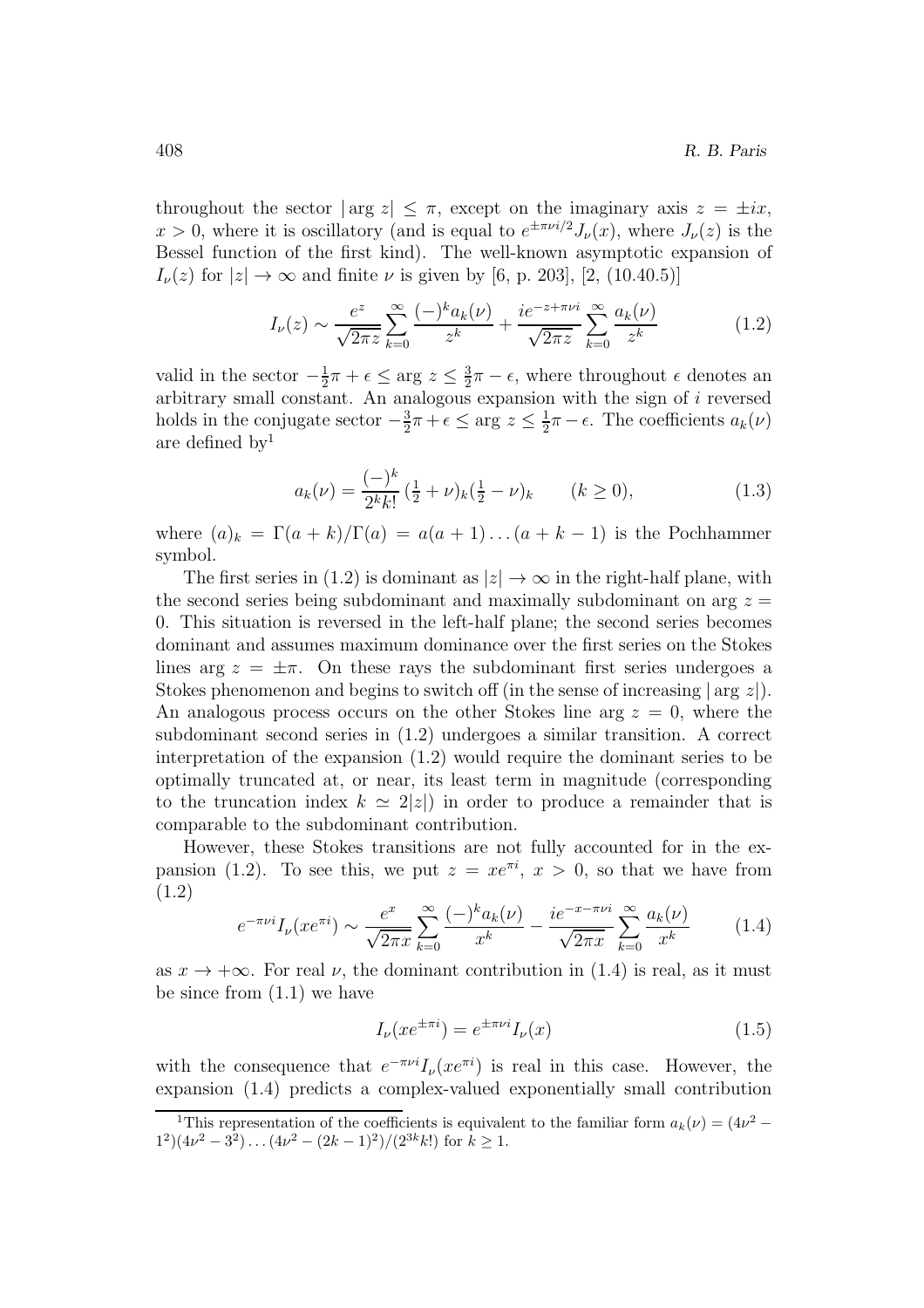(when  $\nu$  is not a half-integer). The same reasoning applies to  $I_{\nu}(x)$  on the Stokes line  $x \in [0, \infty)$  since, from (1.5), its asymptotic expansion for  $x \to +\infty$ is also given by the right-hand side of (1.4).

The modified Bessel function of the second kind  $K_{\nu}(z)$  has the expansions

$$
K_{\nu}(z) \sim \begin{cases} \sqrt{\frac{\pi}{2z}} e^{-z} \sum_{k=0}^{\infty} \frac{a_k(\nu)}{z^k} & (\vert \arg z \vert \leq \frac{3}{2}\pi - \epsilon) \\ \sqrt{\frac{\pi}{2z}} e^{-z} \sum_{k=0}^{\infty} \frac{a_k(\nu)}{z^k} + 2i \cos \pi \nu \sqrt{\frac{\pi}{2z}} e^z \sum_{k=0}^{\infty} \frac{(-)^k a_k(\nu)}{z^k} \\ (\frac{1}{2}\pi + \epsilon \leq \arg z \leq \frac{5}{2}\pi - \epsilon). \end{cases}
$$

Consequently, on the Stokes line arg  $z = \pi$ , we obtain with  $z = xe^{\pi i}$ ,  $x > 0$ 

$$
K_{\nu}(xe^{\pi i}) \sim -i\sqrt{\frac{\pi}{2x}}e^x \sum_{k=0}^{\infty} \frac{(-)^k a_k(\nu)}{x^k} + 2\cos\pi\nu\sqrt{\frac{\pi}{2x}}e^{-x} \sum_{k=0}^{\infty} \frac{a_k(\nu)}{x^k}
$$
 (1.6)

as  $x \to +\infty$ . A conjugate expansion holds on arg  $z = -\pi$ . However, the expansion (1.6) will not yield the correct form for the exponentially small contribution for large x, since on arg  $z = \pi$  the appearance of the subdominant second series in (1.6) is only halfway through its Stokes transition.

In this note we employ the exponentially improved asymptotic expansions of the confluent hypergeometric functions on the Stokes lines discussed in [4] to deal with the analogous expansions of the modified Bessel functions. We obtain the exponentially small contribution associated with  $I_{\nu}(z)$  on the Stokes lines arg  $z = 0$  and arg  $z = \pi$ , and that associated with  $K_{\nu}(z)$  on the Stokes line arg  $z = \pi$ , that take into account the incomplete nature of the Stokes transitions on these rays.

2. A summary of the asymptotic expansions of the Kummer functions We present in this section a summary of the exponentially improved expansion of the Kummer functions  $_1F_1(a;b;-x)$  and  $U(a, b, xe^{\pm \pi i})$  for  $x \to +\infty$  with fixed parameters a and b.

The function  $U(a, b, z)$  has, in general, a branch point at  $z = 0$  with the z-plane cut along  $(-\infty, 0]$  and possesses the large-|z| expansion

$$
U(a, b, z) \sim z^{-a} \sum_{k=0}^{\infty} \frac{(-)^k (a)_k (1 + a - b)_k}{k! \, z^k} \qquad (|\arg z| \le \frac{3}{2}\pi - \epsilon),
$$

which is algebraic in character in the stated sector. However, on the Stokes lines arg  $z = \pm \pi$ , an exponentially small expansion switches on, so that in the sectors  $\pi \leq |\arg z| \leq \frac{3}{2}\pi - \epsilon$  we have a compound expansion with a subdominant exponential contribution. This latter contribution becomes dominant beyond  $|\arg z| = \frac{3}{2}$  $\frac{3}{2}\pi$ .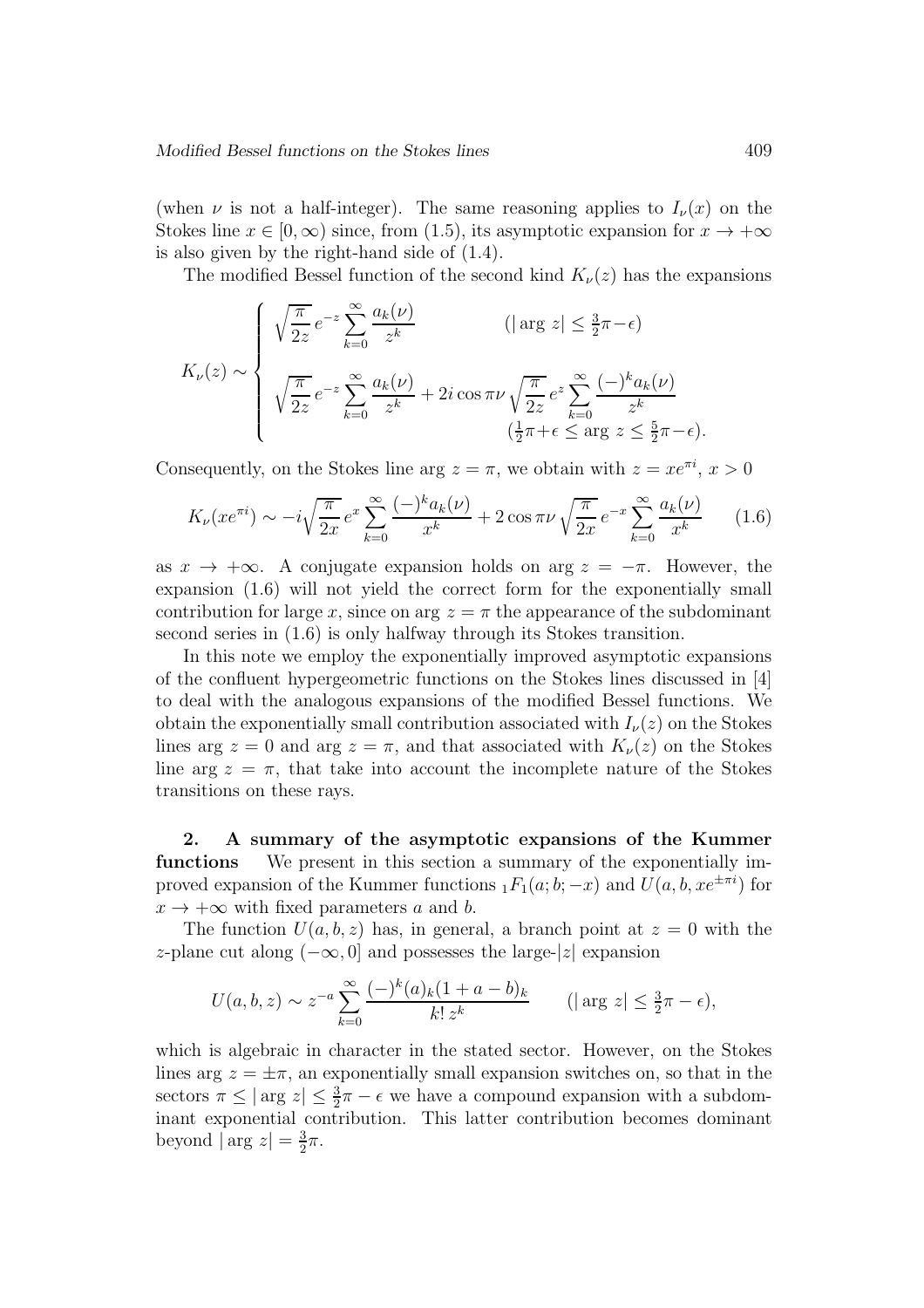In the following we let  $M$ ,  $N$ ,  $m$  denote positive integers and define the parameters

$$
\vartheta := a - b, \qquad \mu \equiv \mu(m) := 2a - b + m.
$$
\n(2.1)

The exponentially improved expansion of  $U(a, b, z)$  is given by [2, p. 329]

$$
U(a,b,z) = z^{-a} \sum_{k=0}^{m-1} \frac{(-)^k (a)_k (1+a-b)_k}{k! z^k} + \frac{2\pi i e^{-\pi i (a+\vartheta)}}{\Gamma(a)\Gamma(1+a-b)} z^{\vartheta} e^z \left\{ \sum_{j=0}^{M-1} A_j z^{-j} T_{\nu-j}(z) + R_{M,m}(z) \right\}, \quad (2.2)
$$

where

$$
A_j = \frac{(1-a)_j(1-b)_j}{j!} \qquad (j \ge 0)
$$
\n(2.3)

and  $T_{\mu}(z)$  denotes the so-called *terminant function* defined as a multiple of the incomplete gamma function  $\Gamma(a, z)$  by

$$
T_{\mu}(z) := \frac{e^{\pi i \mu} \Gamma(\mu)}{2\pi i} \Gamma(1 - \mu, z).
$$

In  $(2.2)$ , m is an arbitrary positive integer but will be chosen to be the optimal truncation index  $m<sub>o</sub>$  of the algebraic expansion corresponding to truncation at, or near, the least term in magnitude. This is easily verified to be

$$
m_o \simeq |z| - \Re(2a - b),\tag{2.4}
$$

so that  $m_o \to \infty$  as  $|z| \to +\infty$ . When  $m - |z|$  is bounded, the remainder term in (2.2) satisfies  $R_{M,m}(z) = O(e^{-|z|-z}z^{-M})$  as  $|z| \to \infty$  in the sector  $|\arg z| \leq \pi$ .

Since the truncation index  $m$  is chosen to be optimal, the index  $\mu$  appearing in (2.1) satisfies  $\mu \sim |z|$  as  $|z| \to +\infty$ . The asymptotic expansion of  $T_{\mu}(z)$  for large  $|\mu|$  and  $|z|$ , when  $|\mu| \sim |z|$ , has been discussed in detail by Olver in [1]. By expressing  $T_u(z)$  in terms of a Laplace integral, which is associated with a saddle point and a simple pole becoming coincident on arg  $z = \pi$ , Olver [1, §5] established that, for  $z = xe^{\pi i}$ ,  $x > 0$ ,

$$
T_{\mu-j}(xe^{\pi i}) = \frac{1}{2} - \frac{i}{\sqrt{2\pi x}} \left\{ \sum_{k=0}^{N-1} \left(\frac{1}{2}\right)_k G_{2k,j} \left(\frac{1}{2}x\right)^{-k} + O(x^{-N}) \right\} \qquad (x \to +\infty),\tag{2.5}
$$

where the coefficients  $G_{k,j}$  result from the expansion

$$
\frac{\tau^{\gamma_j - 1}}{1 - \tau} \frac{d\tau}{dw} = -\frac{1}{w} + \sum_{k=0}^{\infty} G_{k,j} w^k, \qquad \frac{1}{2} w^2 = \tau - \log \tau - 1.
$$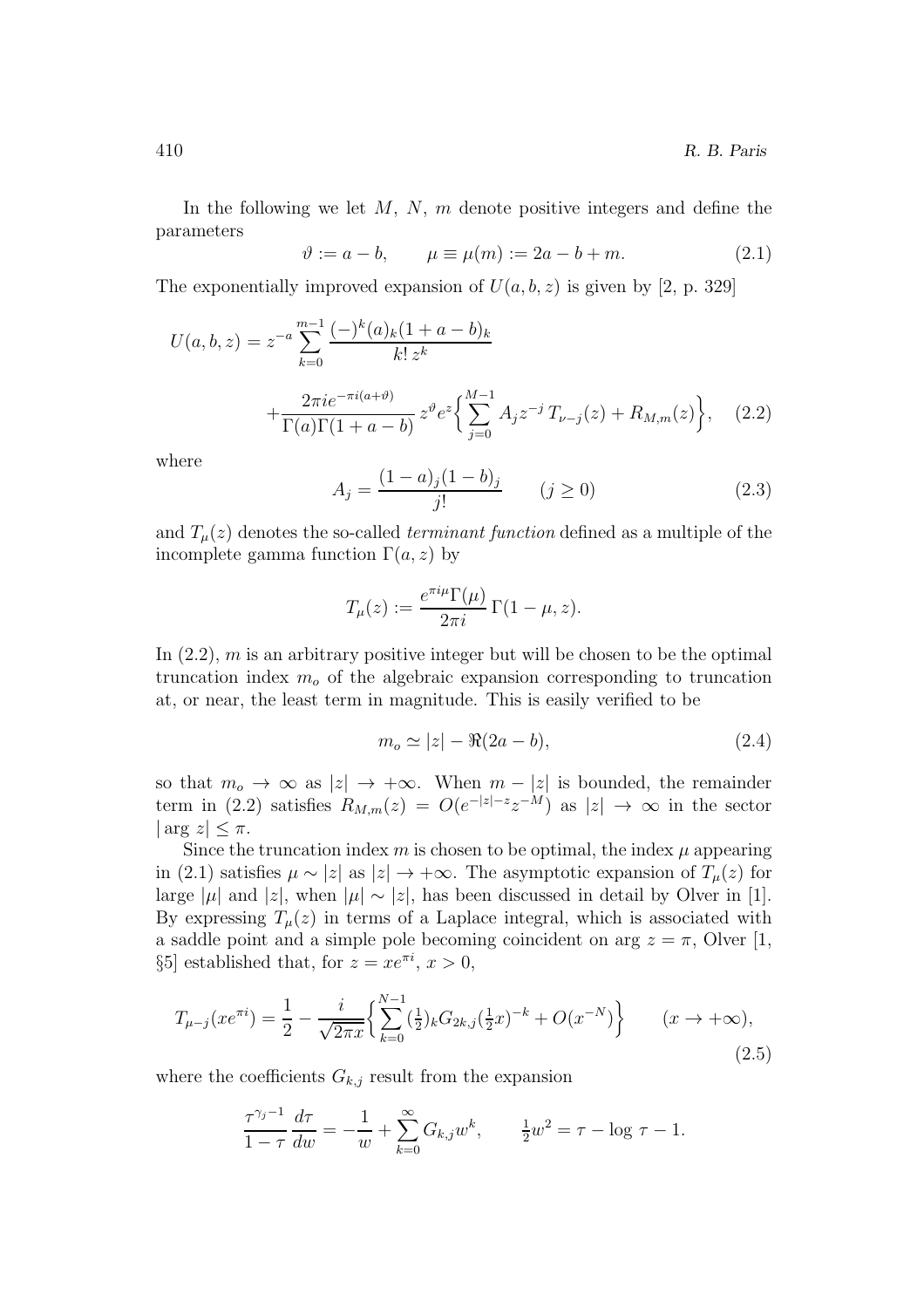The branch of  $w(\tau)$  is chosen such that  $w \sim \tau - 1$  as  $\tau \to 1$  and the parameter  $\gamma_j$  is specified by

$$
\gamma_j = \mu - x - j \qquad (0 \le j \le N - 1) \tag{2.6}
$$

with  $|\gamma_j|$  bounded. Upon reversion of the w- $\tau$  mapping to yield

$$
\tau = 1 + w + \frac{1}{3}w^2 + \frac{1}{36}w^3 - \frac{1}{270}w^4 + \frac{1}{4320}w^5 + \cdots,
$$

it is found with the help of Mathematica that the first five even-order coefficients  $G_{2k,j} \equiv 6^{-2k} \hat{G}_{2k,j}$  are<sup>2</sup>

$$
\begin{aligned}\n\hat{G}_{0,j} &= \frac{2}{3} - \gamma_j, & \hat{G}_{2,j} &= \frac{1}{15} (46 - 225\gamma_j + 270\gamma_j^2 - 90\gamma_j^3), \\
\hat{G}_{4,j} &= \frac{1}{70} (230 - 3969\gamma_j + 11340\gamma_j^2 - 11760\gamma_j^3 + 5040\gamma_j^4 - 756\gamma_j^5), \\
\hat{G}_{6,j} &= \frac{1}{350} (-3626 - 17781\gamma_j + 183330\gamma_j^2 - 397530\gamma_j^3 + 370440\gamma_j^4 - 170100\gamma_j^5 + 37800\gamma_j^6 - 3240\gamma_j^7), \\
\hat{G}_{8,j} &= \frac{1}{231000} (-4032746 + 43924815\gamma_j + 88280280\gamma_j^2 - 743046480\gamma_j^3 + 1353607200\gamma_j^4 - 1160830440\gamma_j^5 + 541870560\gamma_j^6 - 141134400\gamma_j^7 + 19245600\gamma_j^8 - 1069200\gamma_j^9).\n\end{aligned}
$$

Substitution of  $(2.5)$  into  $(2.2)$  (where for convenience we put  $M = N$ ) and introduction of the coefficients  $B_j$  defined by

$$
B_j = \sum_{k=0}^{j} (-2)^k \left(\frac{1}{2}\right)_k A_{j-k} G_{2k,j-k},\tag{2.7}
$$

then yields the expansion:

**Theorem 1.**  $[4, (3.2)]$  We have the expansion

$$
U(a, b, xe^{\pm \pi i}) - (xe^{\pm \pi i})^{-a} \sum_{k=0}^{m_o - 1} \frac{(a)_k (1 + a - b)_k}{k! x^k}
$$
  
= 
$$
\pm \frac{2\pi i e^{\mp \pi i a} x^{a - b} e^{-x}}{\Gamma(a)\Gamma(1 + a - b)} \left\{ \frac{1}{2} \sum_{j=0}^{M-1} (-)^j A_j x^{-j} \mp \frac{i}{\sqrt{2\pi x}} \sum_{j=0}^{M-1} (-)^j B_j x^{-j} + O(x^{-M}) \right\}
$$
(2.8)

as  $x \to +\infty$ , provided  $a, 1 + a - b \neq 0, -1, -2, \ldots$  The integer  $m_o$  is the optimal truncation index of the algebraic expansion satisfying  $m_o \sim x$ , M is a positive integer and the coefficients  $A_i$  and  $B_j$  are defined in (2.3) and (2.7), respectively.

<sup>&</sup>lt;sup>2</sup>There was a misprint in the first term in  $\hat{G}_{6,j}$  in [4], which appeared as  $-3226$  instead of −3626. This was pointed out by T. Pudlik [5]. The correct value was used in the numerical calculations described in [4].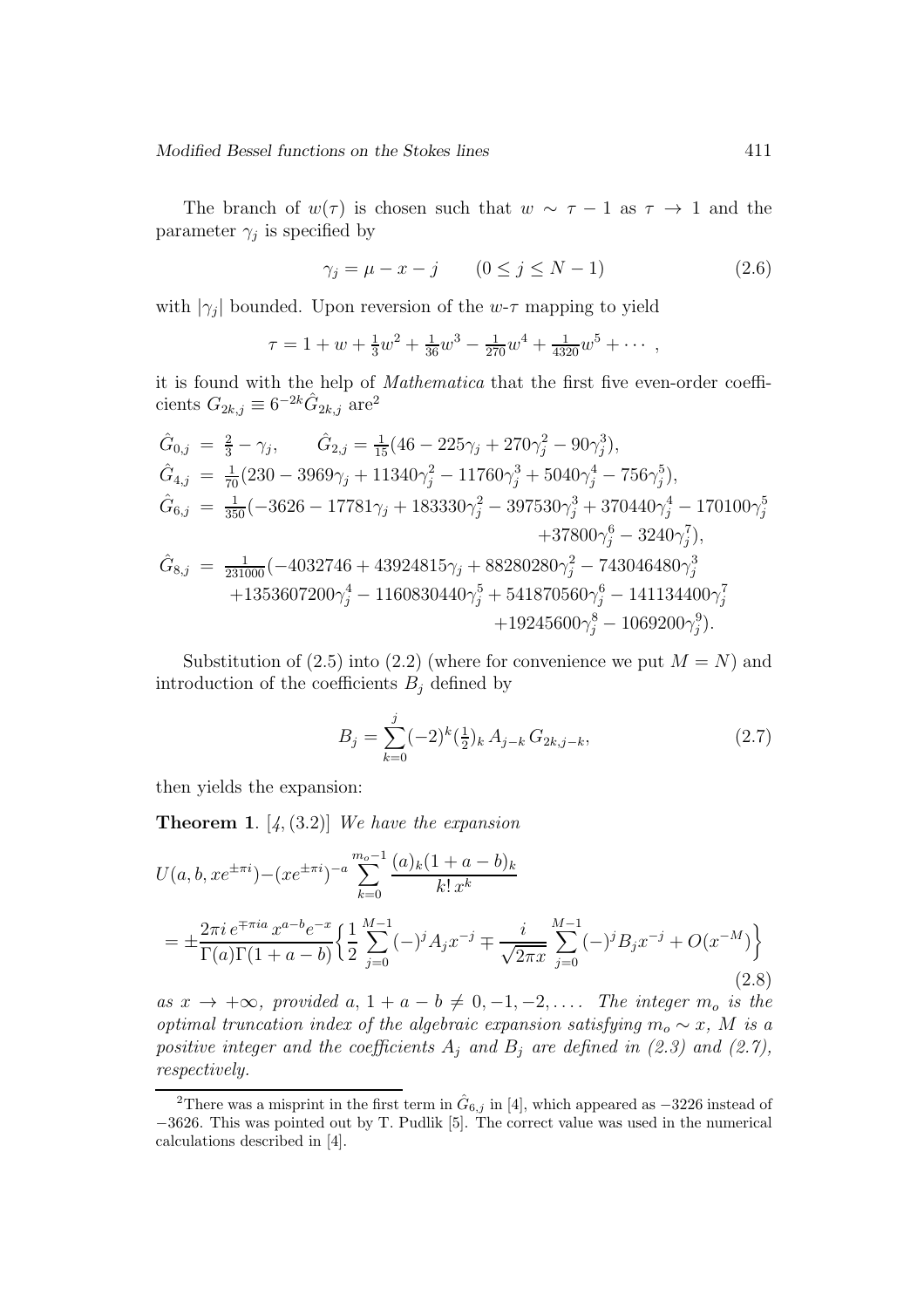From the relation connecting the first Kummer function  $_1F_1(a; b; -x)$  to  $U(a, b, xe^{\pm \pi i})$  [2, p. 323] we obtain the expansion:

**Theorem 2.** [4,(2.11)] When  $\vartheta = a - b$  is non-integer we have the expansion

$$
\frac{\Gamma(a)}{\Gamma(b)} {}_1F_1(a;b;-x) - \frac{x^{-a}\Gamma(a)}{\Gamma(b-a)} \sum_{k=0}^{m_o-1} \frac{(a)_k(1+a-b)_k}{k! x^k}
$$
\n
$$
= x^{a-b} e^{-x} \Biggl\{ \cos \pi \vartheta \sum_{j=0}^{M-1} (-)^j A_j x^{-j} - \frac{2 \sin \pi \vartheta}{\sqrt{2\pi x}} \sum_{j=0}^{M-1} (-)^j B_j x^{-j} + O(x^{-M}) \Biggr\}
$$
\n(2.9)

as  $x \to +\infty$ , where  $m_0$  is the optimal truncation index of the algebraic expansion satisfying  $m_o \sim x$ , M is a positive integer and the coefficients  $A_j$  and  $B_j$ are defined in  $(2.3)$  and  $(2.7)$ , respectively.

When  $\vartheta = n, n = 0, 1, 2, \ldots$ , the algebraic expansion in (2.9) vanishes and the coefficients  $A_j$  vanish for  $j > n$ . In this case the function  $_1F_1(a; b; z)$  is a polynomial in z of degree n. When  $\vartheta = -n$ ,  $n = 1, 2, \ldots$ , the algebraic expansions in  $(2.8)$  and  $(2.9)$  consist of n terms (and so cannot be optimally truncated); see [4] for details. In both cases the second exponentially small series in (2.9) vanishes.

3. The expansions on the Stokes lines From the identity expressing  $I_{\nu}(z)$  in terms of the confluent hypergeometric function [2, (10.39.5)] we have, with  $z = xe^{\pi i}$ ,  $x > 0$ 

$$
e^{-\pi\nu i}I_{\nu}(xe^{\pi i}) = \frac{(\frac{1}{2}x)^{\nu}e^x}{\Gamma(\nu+1)} {}_1F_1(\nu+\frac{1}{2};2\nu+1;-2x).
$$

With the parameter  $\vartheta = -\nu - \frac{1}{2}$  $\frac{1}{2}$ , we obtain from Theorem 2 the expansion

$$
e^{-\pi\nu i}I_{\nu}(xe^{\pi i}) = \frac{(\frac{1}{2}x)^{\nu}e^{x}}{\Gamma(\nu+1)} \frac{\Gamma(2\nu+1)}{\Gamma(\nu+1)} \left\{ (2x)^{-\nu-\frac{1}{2}} \sum_{k=0}^{m_{o}-1} \frac{(\frac{1}{2}+\nu)_{k}(\frac{1}{2}-\nu)_{k}}{k!(2x)^{k}} + (2x)^{-\nu-\frac{1}{2}} e^{-2x} \left\{ \cos \pi \vartheta \sum_{j=0}^{M-1} \frac{(-)^{j} A_{j}}{(2x)^{j}} - \frac{2 \sin \pi \vartheta}{\sqrt{4\pi x}} \sum_{j=0}^{M-1} \frac{(-)^{j} B_{j}}{(2x)^{j}} + O(x^{-M}) \right\} \right\}.
$$

Use of the duplication formula for the gamma function

$$
\Gamma(2z) = 2^{2z-1}\pi^{-\frac{1}{2}}\Gamma(z)\Gamma(z+\tfrac{1}{2})
$$

and the fact that the coefficients  $a_j(\nu) = (-2)^{-j}A_j$ , where  $A_j$  are defined in  $(2.3)$  with  $a = \nu + \frac{1}{2}$  $\frac{1}{2}$ ,  $b = 2\nu + 1$ , then produces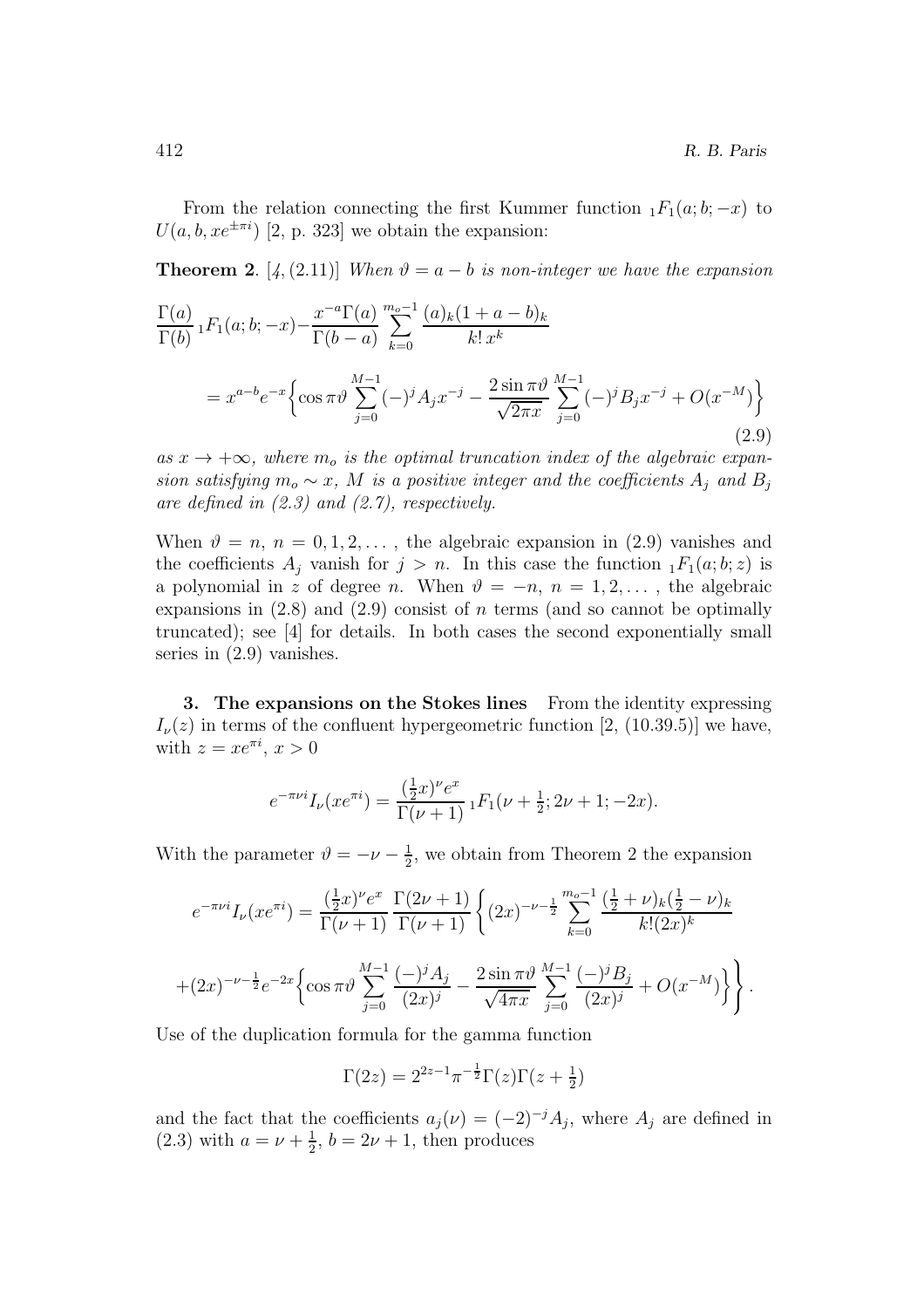**Theorem 3.** Let  $\vartheta = -\nu - \frac{1}{2}$  $\frac{1}{2}$  and M be a positive integer. Then we have the expansion

$$
e^{-\pi\nu i}I_{\nu}(xe^{\pi i}) = \frac{e^x}{\sqrt{2\pi x}} \sum_{k=0}^{m_o-1} \frac{(-)^k a_k(\nu)}{x^k} + \frac{e^{-x}}{\sqrt{2\pi x}} \left\{ \cos \pi \vartheta \sum_{k=0}^{M-1} \frac{a_k(\nu)}{x^k} - \frac{\sin \pi \vartheta}{\sqrt{\pi x}} \sum_{j=0}^{M-1} \frac{(-)^j B_j}{(2x)^j} + O(x^{-M}) \right\}
$$
(3.1)

as  $x \to +\infty$ , where  $m_o$  is the optimal truncation index for the dominant series satisfying  $m_o \simeq 2x$ . The coefficients  $a_k(\nu)$  and  $B_i$  are defined in (1.3) and (2.7), respectively.

We remark that the right-hand side of (3.1) also gives the expansion of  $e^{\pi\nu i}I_{\nu}(xe^{-\pi i})$ as well as that of  $I_{\nu}(x)$  as  $x \to +\infty$  since, by  $(1.5)$ ,  $I_{\nu}(x) = e^{\mp \pi \nu i} I_{\nu}(xe^{\pm \pi i})$ .

The modified Bessel function  $K_{\nu}(z)$  is given by

$$
K_{\nu}(z) = (2z)^{\nu} \sqrt{\pi} e^{-z} U(\nu + \frac{1}{2}, 2\nu + 1, 2z).
$$

From Theorem 1 we then find<sup>3</sup> with  $z = xe^{\pm \pi i}$ ,  $x > 0$  that

$$
K_{\nu}(xe^{\pm \pi i}) = (2xe^{\pm \pi i})^{\nu} \sqrt{\pi}e^{x} \left\{ (2xe^{\pm \pi i})^{-\nu - \frac{1}{2}} \sum_{k=0}^{m_{o}-1} \frac{(\frac{1}{2} + \nu)_{k}(\frac{1}{2} - \nu)_{k}}{k!(2x)^{k}} \right\}
$$

$$
\pm \frac{2\pi i (2xe^{\pm \pi i})^{-\nu - \frac{1}{2}}e^{-2x}}{\Gamma(\frac{1}{2} + \nu)\Gamma(\frac{1}{2} - \nu)} \left\{ \frac{1}{2} \sum_{j=0}^{M-1} \frac{(-)^{j} A_{j}}{(2x)^{j}} \mp \frac{i}{2\sqrt{\pi x}} \sum_{j=0}^{M-1} \frac{(-)^{j} B_{j}}{(2x)^{j}} + O(x^{-M}) \right\} \right\}.
$$

After some straightforward rearrangement, this produces

Theorem 4. Let M be a positive integer. Then we have the expansions

$$
K_{\nu}(xe^{\pm \pi i}) = \mp i \sqrt{\frac{\pi}{2x}} e^x \sum_{k=0}^{m_0 - 1} \frac{(-)^k a_k(\nu)}{x^k}
$$
  
+2 \cos \pi \nu \sqrt{\frac{\pi}{2x}} e^{-x} \left\{ \frac{1}{2} \sum\_{k=0}^{M-1} \frac{a\_k(\nu)}{x^k} \mp \frac{i}{2\sqrt{\pi x}} \sum\_{j=0}^{M-1} \frac{(-)^j B\_j}{(2x)^j} + O(x^{-M}) \right\} (3.2)

as  $x \to +\infty$ , where  $m_o$  is the optimal truncation index for the dominant series satisfying  $m_o \simeq 2x$ . The coefficients  $a_k(\nu)$  and  $B_j$  are defined in (1.3) and (2.7), respectively.

 $3$ This result can also be obtained from  $(10.40.2)$  and  $(10.40.13)$  in [2] combined with the expansion (2.5).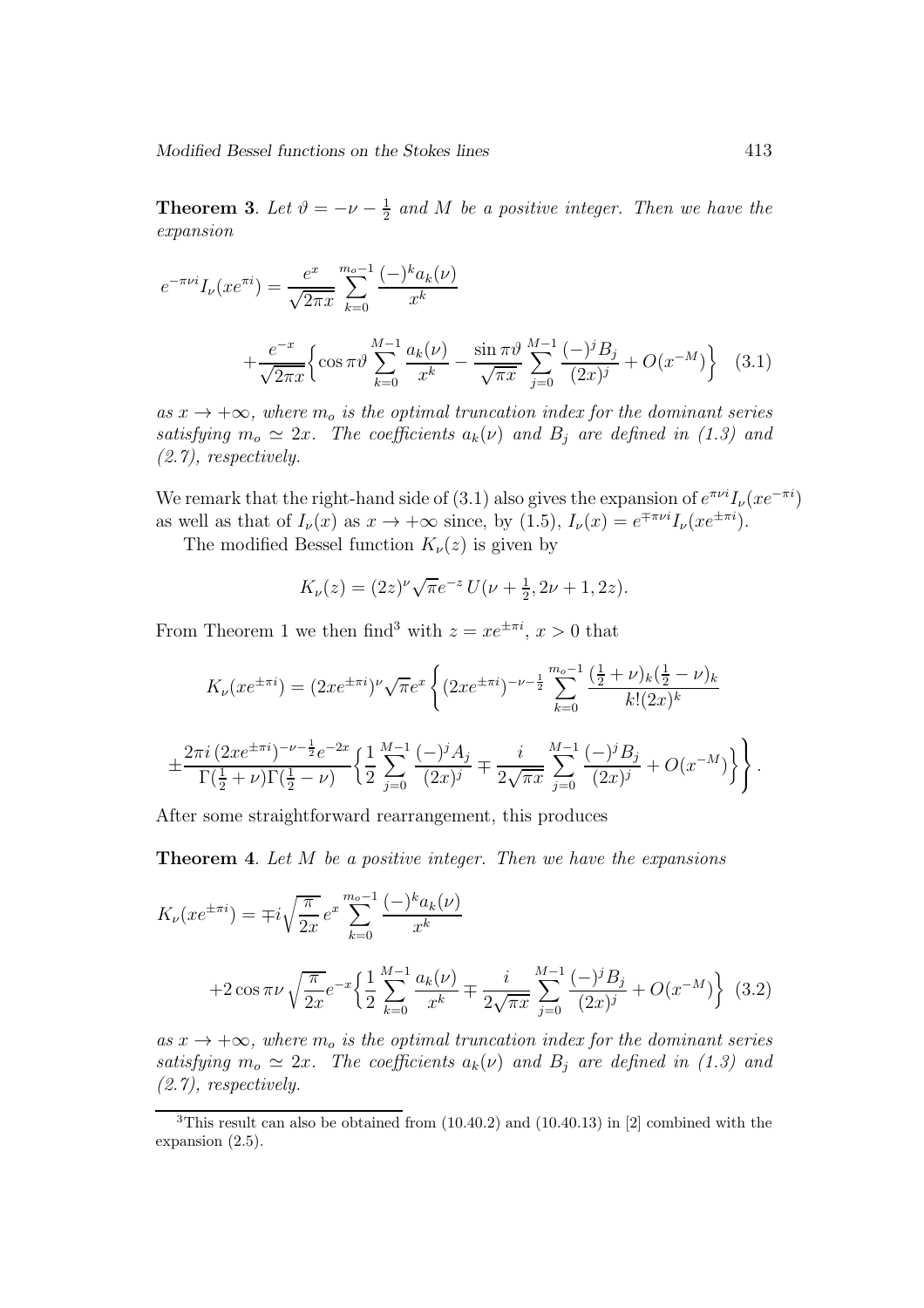Comparison of (3.2) with (1.6) reveals the by-now familiar fact that the value of the Stokes multiplier of  $K_{\nu}(z)$  on arg  $z = \pm \pi$  (given by the expression in curly braces in  $(3.2)$ ) is  $\frac{1}{2}$  to leading order.

4. Numerical calculations In numerical calculations, we set the optimal truncation index  $m_o = 2x + \alpha$ , where  $|\alpha| \leq \frac{1}{2}$ ; when  $2x$  is an integer then  $\alpha = 0$ . Then from (2.1) and (2.6) we have

$$
\gamma_j = m_o - 2x - j = \alpha - j.
$$

The coefficients  $B_j$  can be computed from (2.7) and are real when  $\nu$  is real. We subtract off the dominant, exponentially large series in (3.1) by defining

$$
F_{\nu}(x) := e^{-\pi\nu i} I_{\nu}(xe^{\pi i}) - \frac{e^x}{\sqrt{2\pi x}} \sum_{k=0}^{m_0-1} \frac{(-)^k a_k(\nu)}{x^k}.
$$

The exponentially small expansion is given by

$$
S_I(M; x) := \frac{e^{-x}}{\sqrt{2\pi x}} \Biggl\{ \cos \pi \vartheta \sum_{k=0}^{M-1} \frac{a_k(\nu)}{x^k} - \frac{\sin \pi \vartheta}{\sqrt{\pi x}} \sum_{j=0}^{M-1} \frac{(-)^j B_j}{(2x)^j} \Biggr\},\,
$$

which is seen to be real when  $\nu$  is real. In Table 1 we show<sup>4</sup> the values of  $S_I(M; x)$  as a function of the truncation index M for different values of x and compare these with the value of  $F_{\nu}(x)$ .

Table 1: The values of  $F_{\nu}(x)$  and  $S_{I}(M;x)$  for  $e^{-\pi \nu i}I_{\nu}(xe^{\pi i})$  for  $x=25$  and different truncation index M when  $\nu = 1/4$ .

| $\overline{M}$      | $S_I(M; 10)$                               | $S_I(M; 15.4)$                             | $S_I(M; 20)$                               |
|---------------------|--------------------------------------------|--------------------------------------------|--------------------------------------------|
| 1                   | $-3.568247262(-06)$                        | $-1.163196884(-08)$                        | $-1.190793339(-10)$                        |
| $\overline{2}$<br>3 | $-3.538491386(-06)$<br>$-3.539961940(-06)$ | $-1.151737379(-08)$<br>$-1.151900437(-08)$ | $-1.185631040(-10)$<br>$-1.185763303(-10)$ |
| 4                   | $-3.539827969(-06)$                        | $-1.151884096(-08)$                        | $-1.185756985(-10)$                        |
| 5<br>6              | $-3.539846361(-06)$<br>$-3.539842998(-06)$ | $-1.151885440(-08)$<br>$-1.151885272(-08)$ | $-1.185757438(-10)$<br>$-1.185757394(-10)$ |
| 7                   | $-3.539843764(-06)$                        | $-1.151885298(-08)$                        | $-1.185757400(-10)$                        |
| $F_{\nu}(x)$        | $-3.539843604(-06)$                        | $-1.151885294(-08)$                        | $-1.185757399(-10)$                        |

<sup>&</sup>lt;sup>4</sup>In Tables 1 and 2 we write the values as  $x(y)$  instead of  $x \times 10^y$ .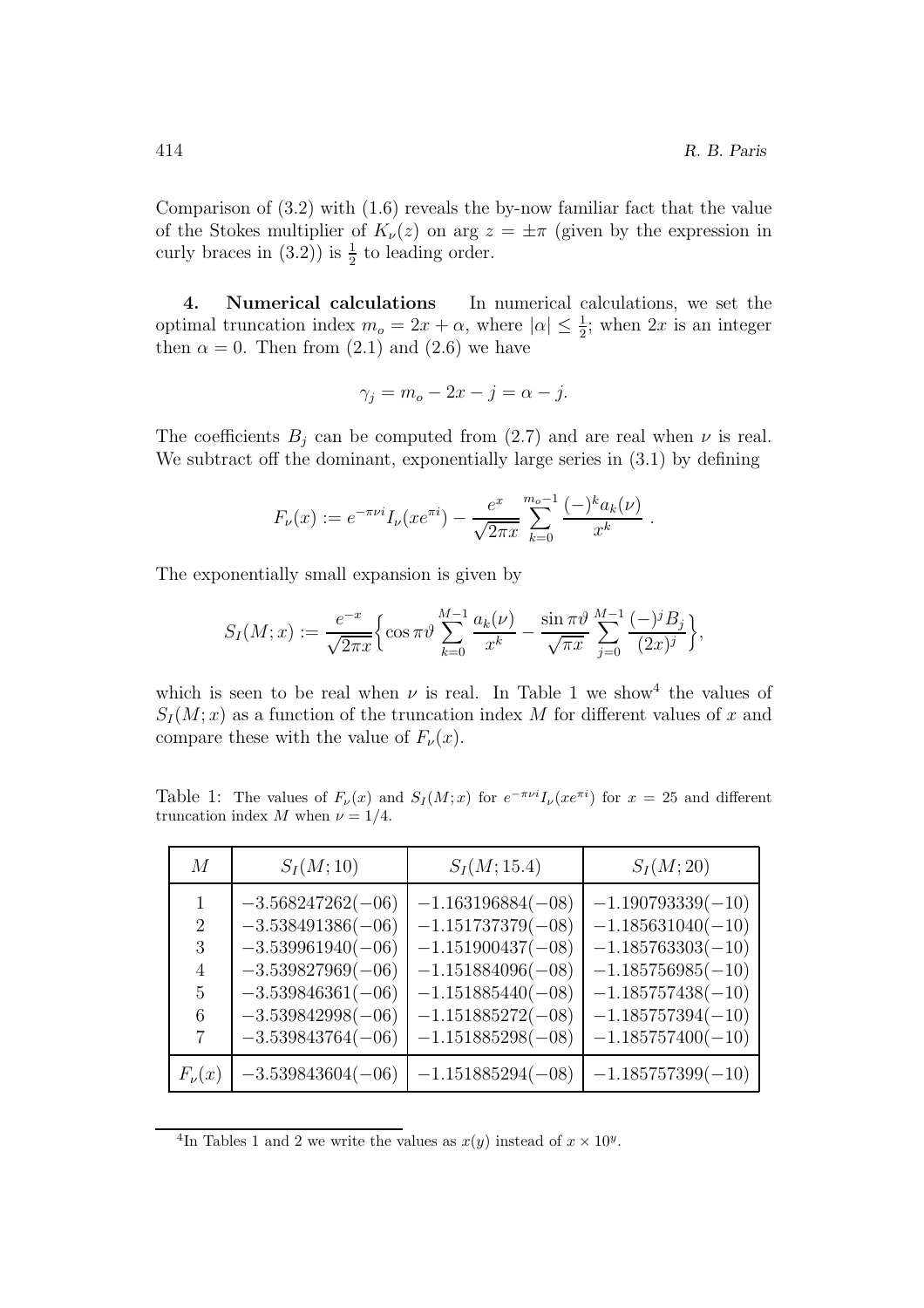Similarly, we define

$$
G_{\nu}(x) := K_{\nu}(xe^{\pi i}) + i\sqrt{\frac{\pi}{2x}}e^{x} \sum_{k=0}^{m_{o}-1} \frac{(-)^{k}a_{k}(\nu)}{x^{k}}
$$

and

$$
S_K(M;x) := 2\cos\pi\nu \sqrt{\frac{\pi}{2x}}e^{-x} \Big\{ \frac{1}{2} \sum_{k=0}^{M-1} \frac{a_k(\nu)}{x^k} - \frac{i}{2\sqrt{\pi x}} \sum_{j=0}^{M-1} \frac{(-)^j B_j}{(2x)^j} \Big\}.
$$

Table 2 shows an example of the values of  $S_K(M; x)$  for different truncation index M compared with the value of  $G_{\nu}(x)$ . It can be seen in both cases that the computed values of  $F_{\nu}(x)$  and  $G_{\nu}(x)$  agree well their corresponding exponentially small expansions.

Table 2: The values of  $G_{\nu}(x)$  and  $S_K(M; x)$  for  $K_{\nu}(xe^{\pi i})$  for different truncation index M when  $x = 25$  and  $\nu = 1/4$ .

| M            | $S_K(M; 25)$                                                                     |
|--------------|----------------------------------------------------------------------------------|
| 1            | $2.461573958(-12) - 1.851725849i(-13)$                                           |
| 2<br>3       | $2.452343056(-12) - 1.839098107i(-13)$<br>$2.452544982(-12) - 1.839470730i(-13)$ |
| 4            | $2.452536653(-12) - 1.839451010i(-13)$                                           |
| 5            | $2.452537160(-12) - 1.839452410i(-13)$                                           |
| 6<br>7       | $2.452537119(-12) - 1.839452283i(-13)$<br>$2.452537123(-12) - 1.839452297i(-13)$ |
| $G_{\nu}(x)$ | $2.452537123(-12) - 1.839452296i(-13)$                                           |

## References

- [1] F.W.J. Olver, Uniform, exponentially improved asymptotic expansions for the generalized exponential integral, SIAM J. Math. Anal. 22 (1991) 1460–1474.
- [2] F.W.J. Olver, D.W. Lozier, R.F. Boisvert and C.W. Clark (eds.), NIST Handbook of Mathematical Functions, Cambridge University Press, Cambridge, 2010.
- [3] R.B. Paris and D. Kaminski, Asymptotics and Mellin-Barnes Integrals, Cambridge University Press, Cambridge, 2001.